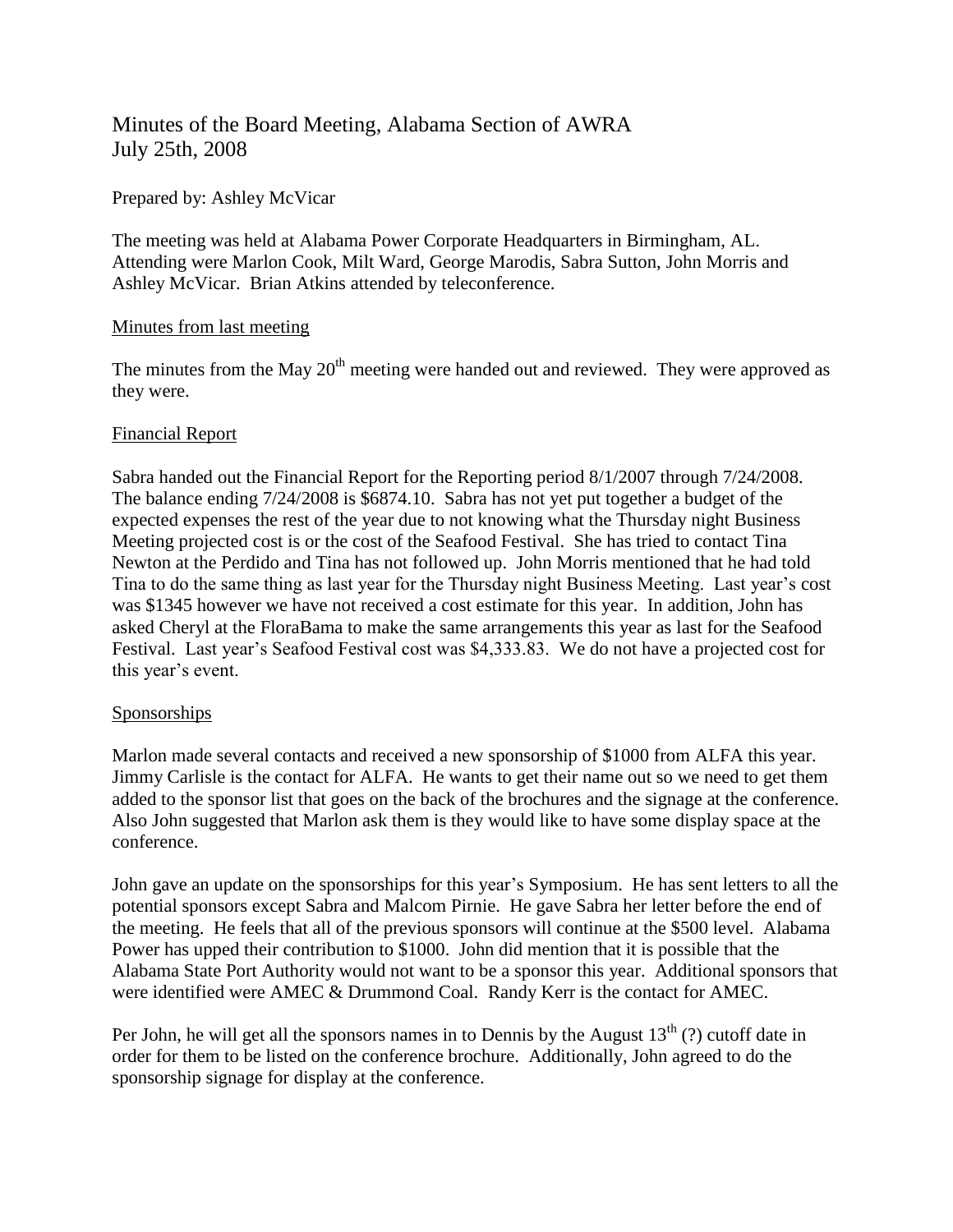Marlon will talk with Dennis at the conference to confirm that AWRA is getting \$35 per registrant of the Symposium as per the contract with AUEI. We need to keep count of the symposium registrants this year.

### Symposium Planning

Milt has lined up the speakers for this year's Symposium. They are as follows:

Robert Twilley Julia Cherry Mike Moxley John Shill Chris Metcalf

Milt suggested moving Robert Twilley to the first timeslot and the Board agreed. It was discussed that there is a 30 minute Q&A session at the end of the Symposium that could be used if any presenters went over time or as a panel discussion.

John suggested handing out a sheet to ask people what they would be interested in seeing as the topic of next years symposium. This could appear on the same sheet as the ballot for next year's officers.

The draft Symposium agenda does not have a title for the Symposium. Sabra suggested that one be added. Milt agreed.

### Student Housing

It was suggested to reserve 8 rooms for student housing at the Perdido. At approximately \$100 a night and with 2 nights covered this should be about \$1600. Sabra will send a check to the Perdido in order to hold the rooms. She will make sure they will refund if there is a problem. Once at the conference she will pay the remainder by check. The requirements for the room that were stated by Milt were that they be same sex rooms with no families or spouses and 2 persons to a room. Currently there is a request for rooms by 6 students. In addition, Milt stated that the Center for Fresh Water Studies at UA may provide support for students from UA to get to the conference.

In addition to reserving 8 rooms for students we need to reserve 2 extra. One for Jane Rowan, AWRA national president which we will not be responsible for paying and one for Robert Twilley who we will offer to pay for.

In addition to reserving a room for Jane Rowan, Marlon stated he had told her he could pick her up from the airport and bring her to the conference. He also suggested the Board take her to dinner maybe Thursday night after the Business Meeting.